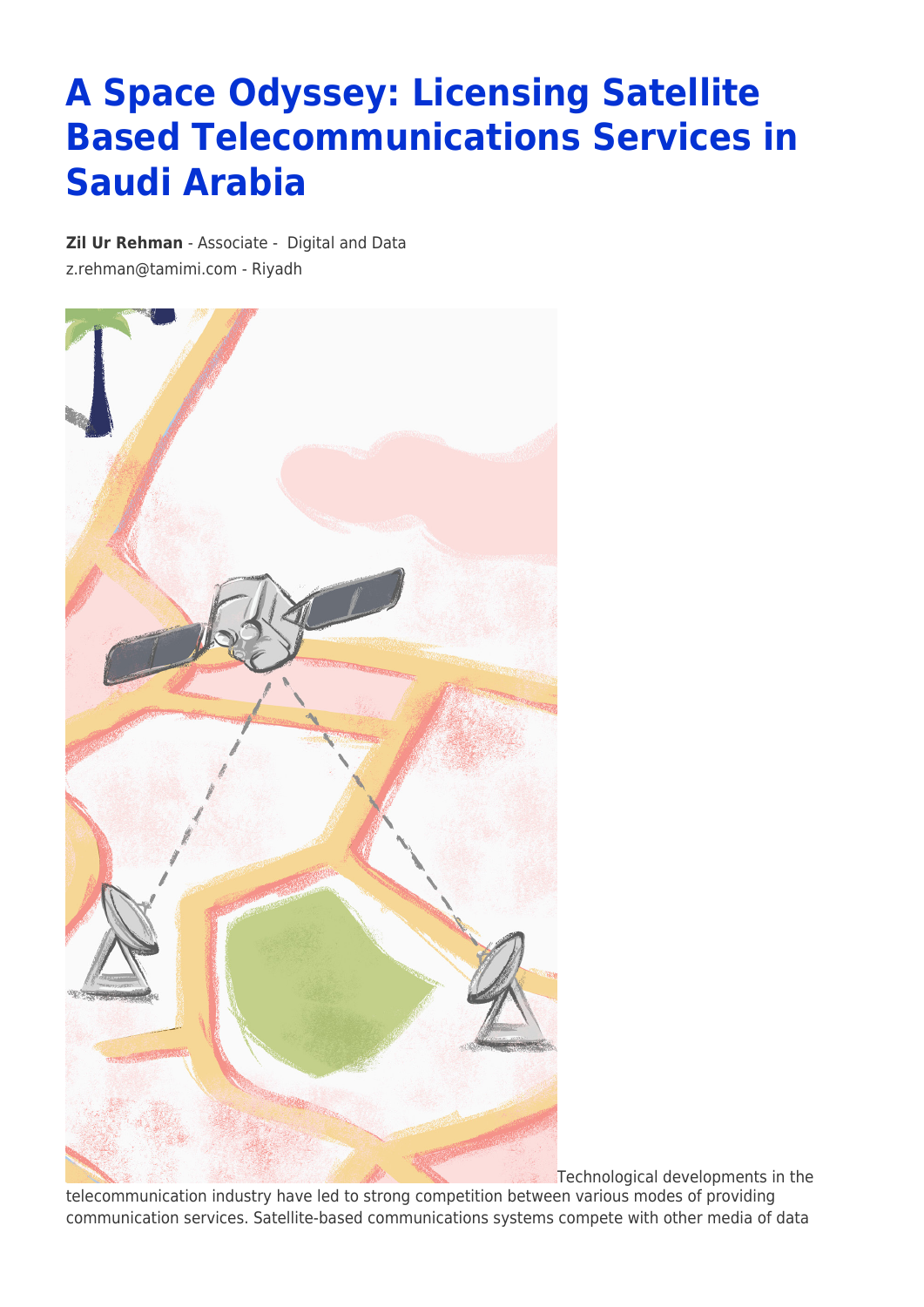transfer, such as fibre optics and other land-based delivery systems such as micro-waves and even power lines. One unique feature of satellite-based communication systems is that signals (and subsequently data) can be distributed from one point of transmission to many receiving locations. (This makes satellite-based communication systems well suited for "point-to-multipoint" communications, such as broadcasting.) Another advantage is that high investments in on-the-ground infrastructure are not required, making satellite communication systems ideal for marginalised and remote areas characterised by scattered populations. Satellite communication is also distance insensitive (i.e. the cost of capacity does not increase with increasing distances between communication points), it is available to maritime and even aeronautical markets, and it is tremendously versatile and supports diverse forms of communications (ranging from point-of-sale validation to bandwidth intensive applications). Following the exponential growth of the internet, considerable data traffic now utilises satellite-based communications technology to flow from one location to another. This makes internet service providers one of the largest customer base of satellite-based communications service providers.

Regulation of satellite-based communications services is important for a variety of reasons including transparency, accountability, competition and quality assurance. This article focuses on licensing of satellite-based communications services in Saudi Arabia.

## **Licensing Satellite-based Communication Services in Saudi Arabia**

The Communication and Information Technology Commission ('CITC') is the government entity responsible for regulating satellite-based communications services in Saudi Arabia.

The Telecoms Law (Royal Decree No. (M/12) of 12/03/1422H (3 June 2001); Council of Ministers Resolution No. (74) of 05/03/1422H (27 May 2001)) prohibits the provision of satellite-based communications services without obtaining a licence from the CITC.

Presently, the CITC distinguishes, and licenses, satellite-based communications services, as per the following three categories:

- Very Small Aperture Terminal (VSAT) satellite services:
- Global Mobile Personal Communication Services (GMPCS); and
- Broadband Satellite Services.

## **VSAT Satellite Services**

The CITC's Special Conditions for Licensing Provision of Telecommunications Services Using VSAT System ('VSAT Conditions') set out the specific terms and requirements to be fulfilled in order to obtain a licence to provide VSAT satellite services within Saudi Arabia. As per the VSAT Conditions, the scope of the licence granted by the CITC allows the licensee to establish a telecommunications network in Saudi Arabia using VSAT technology conforming to international standards and approved by a recognised international standards organisation, and to operate and maintain the network to provide services in accordance with the VSAT Conditions. The licensees are permitted to use space capacities of the satellites allowed to be used in KSA. The licensee may reach an agreement with other operators licensed for VSAT systems to participate in these capacities. Pursuant to the VSAT licensing regime, licensees can provide telecommunication services using the VSAT system at local and national levels.

Licensees may interlink closed groups inside or outside the Kingdom. Typically, a closed group is a user group configuration that restricts access beyond the user group members. Calls and similar telecom services are only available between users within the group. Internet service provision is channelled to closed user groups through CITC licensed international gateways.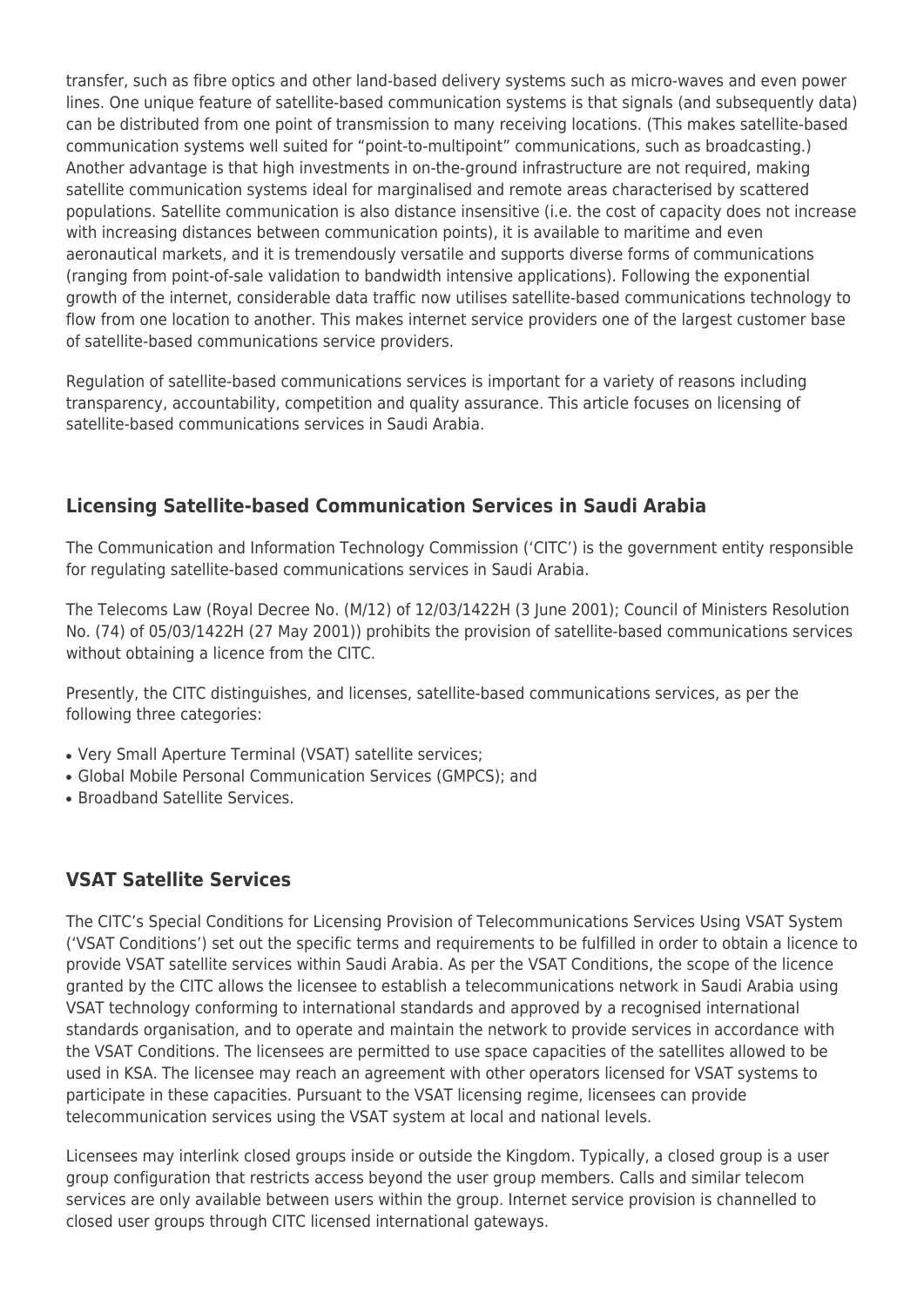CITC is empowered to impose certain requirements of universal access and universal services which the licensee is obligated to fulfil. Coordination is required with the CITC in order for the licensee to register the VSAT stations/station hubs pursuant to regulations under the International Telecommunications Union ('ITU'). All VSAT stations/station hubs are to be located within the boundaries of Saudi Arabia.

# **GMPCS Systems, Networks and Services**

The CITC currently makes available two types of licence for GMPCS-based satellite services. These are:

- "GMPCS Operations" licence: Special Terms and Conditions of Type B Class License to Operate Systems and Networks of GMPCS; and
- "GMPCS Provision" licence: Special Terms and Conditions Type B Class License to Provide GMPCS Services.

#### *Common Conditions for GMPCS Provision Licences and GMPCS Operations Licences*

There are certain conditions imposed on licensees common to both GMPCS Operations licences and GMPCS Provision licences. These include:

- Assignment of the licence, or sub-contracting any services to be provided under the licence, is subject to CITC's prior written approval.
- Continuity of service must be ensured if the licence is revoked, suspended or expires.
- Equipment needs to be 'type approved'.
- CITC must be supplied with periodic reports, and such other information as it may request of the licensees.
- Equipment and networks need to be accessible for security monitoring equipment can be interconnected to relevant networks.
- Government authorities need to be able to use the networks during times of emergency.

#### *GMPCS Operations*

The GMPCS Operations licence allows licensees to install, operate and manage the network necessary to provide GMPCS in Saudi Arabia, and use prescribed frequencies to support provision of GMPCS. (The GMPCS Operations licence does not allow the actual provision of GMPCS based services.)

There are special considerations for the licensee in respect of the use of frequencies. The licensee is required to apply all reasonable commercial procedures to increase the efficiency of using the allocated frequencies. The licensee must use the allocated frequencies in a manner consistent with applicable international understandings, requirements and regional governmental arrangements designed to reduce radio interference. The licensee must notify the CITC promptly of any interference resulting from other countries' allocation of frequencies, so as to enable the CITC to take the necessary steps to address such interference.

Certain service obligations are also levelled upon the licensee. These include obligations pertaining to universal service and access; system performance and quality of service; provision of information on commercial arrangements; relationship with other GMPCS operators; interconnection; and colocation.